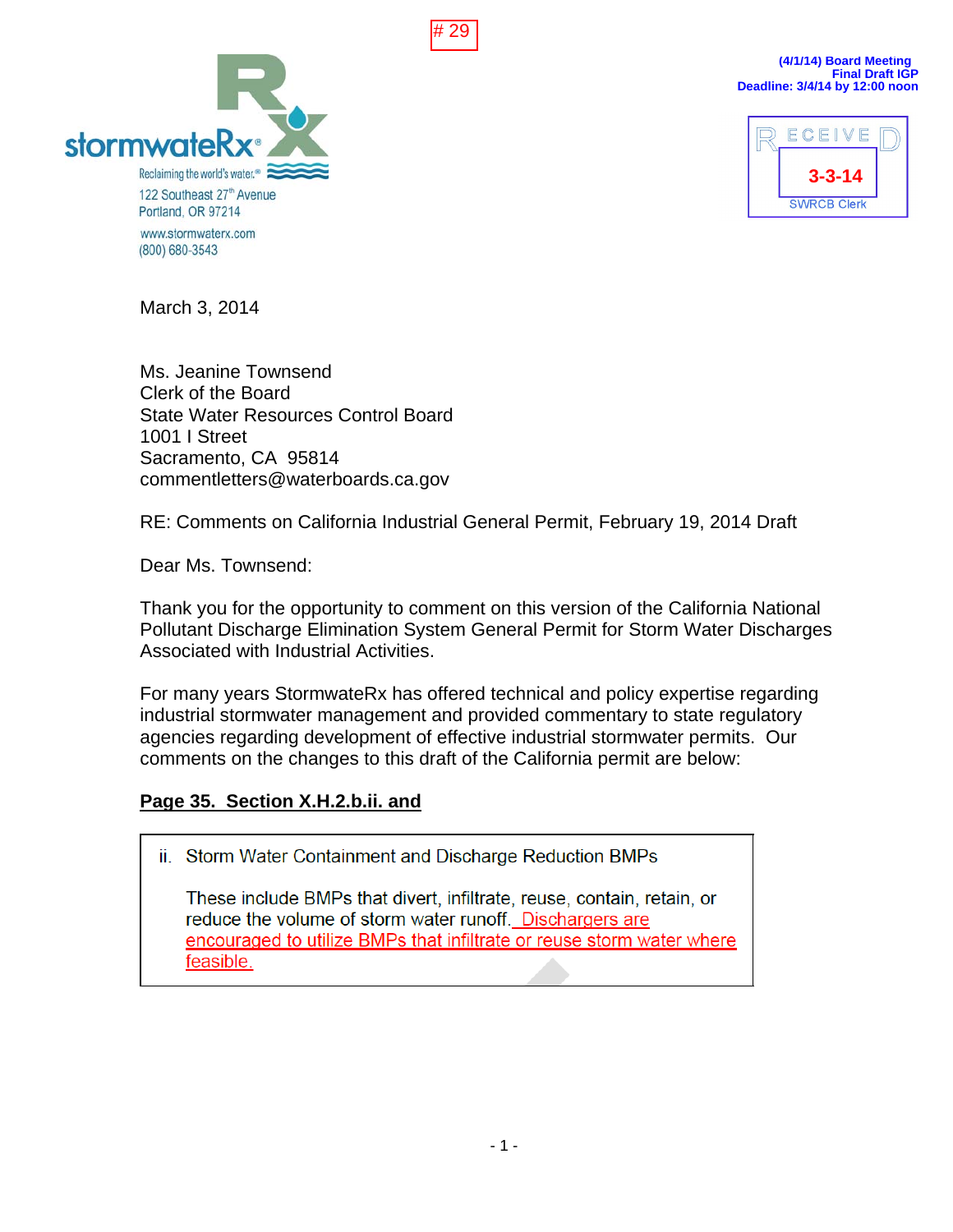#### **StormwateRx, LLC**

## **Page 72. Section XXI.E.**

#### **E.** Duty to Mitigate

Dischargers shall take all responsible steps to minimizereduce or prevent any discharge whichthat has a reasonable likelihood of adversely affecting human health or the environment.

Comment: StormwateRx supports the clarification that dischargers are encouraged to utilize BMPs that infiltrate and reuse stormwater. We suggest the permit language clarify when direct infiltration would be encouraged as it relates to protection of groundwater quality. The California Department of Public Health regulates chemicals and contaminants that can contaminate drinking water with Maximum Contaminant Levels (MCLs). The primary MCLs<sup>1</sup> address health concerns while the secondary MCLs<sup>2</sup> address esthetics such as taste and odor. The California Department of Public Health, Drinking Water Field Operations Branch has a "Well Siting" checklist (attached) that may be useful for assisting the State Water Resources Control Board to designate appropriate infiltration areas or to delineate areas where direct infiltration of industrial stormwater may warrant additional evaluation or prohibition to protect groundwater quality and public health. We suggest the Board incorporate a reference to these supplemental requirements in this permit or clarify its intent on this issue. 29.1

#### **Page 38. Section X.H.6.a.iii.**

 $\overline{a}$ 

29.2

iii. The volume of annual runoff based on unit basin storage volume-required to achieve 9080% or more volume-treatment-by. determined in accordance with the method recommendedmethodology set forth in the latest edition of California Stormwater Best Management Practices Handbook.<sup>4718</sup>, using local, historical rainfall records.

Comment: For permittees that are required to utilize treatment control BMPs, we recommend that the Board clarify that stormwater flows exceeding the Design Storm Standard do not require compliance sampling. As a point of reference, the Washington State Department of Ecology has a similar tiered corrective action response program that includes treatment the use of treatment control BMPs in its Industrial Stormwater General Permit. StormwateRx has requested and received clarification from the Department of Ecology that *"overflows of the influent wet well that occur because flows are exceeding the off-line water quality design flow rate are allowed bypasses in accordance with S8.A.1 of the industrial stormwater general permit."* Furthermore the Department of Ecology has clarified that *"overflow from the treatment does constitute* 

<sup>&</sup>lt;sup>1</sup> http://www.cdph.ca.gov/certlic/drinkingwater/Documents/DWdocuments/EPAandCDPH-2-13-2014.pdf

<sup>&</sup>lt;sup>2</sup> http://www.cdph.ca.gov/certlic/drinkingwater/Documents/Recentlyadoptedregulations/R-21-03-finalregtext.pdf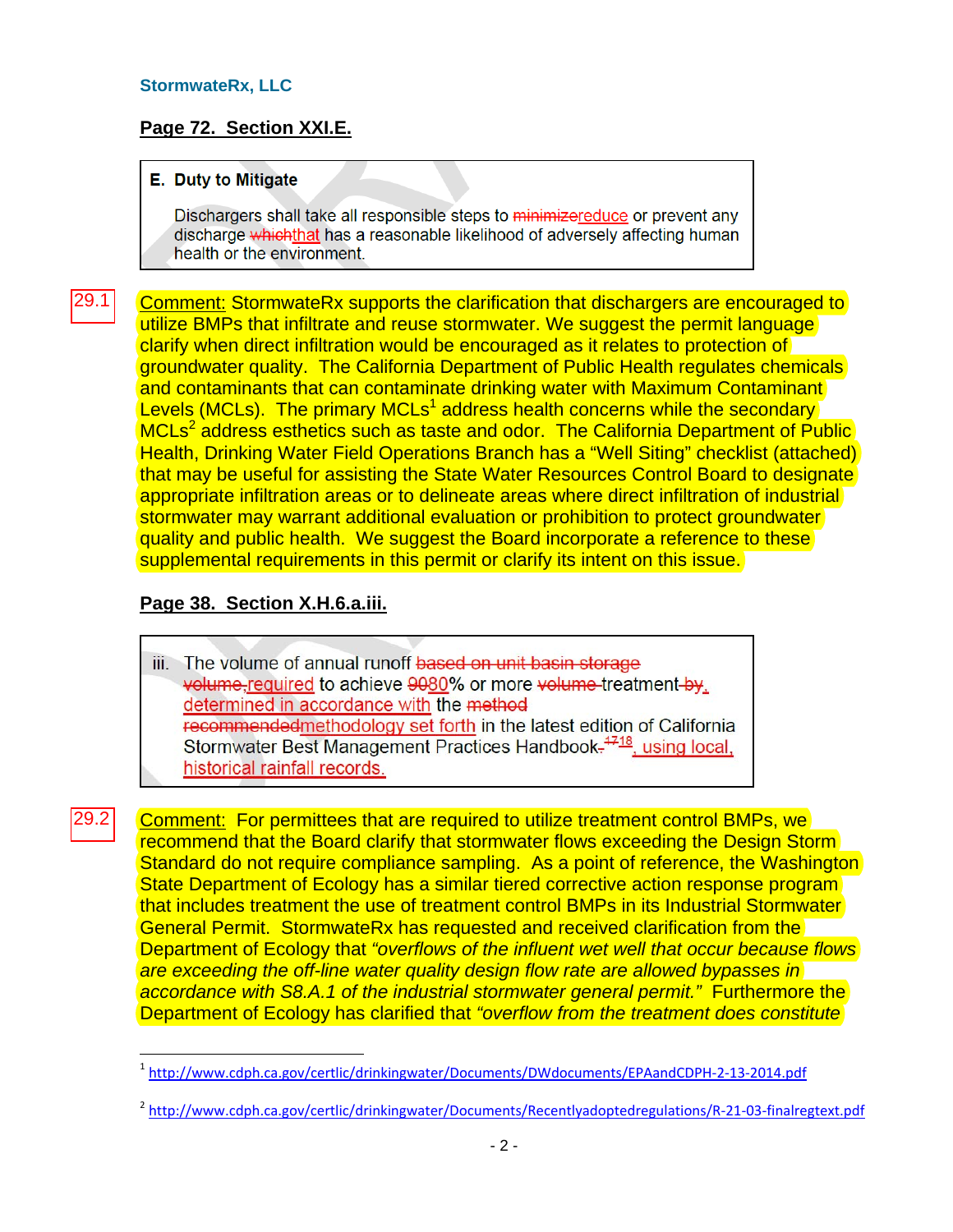#### **StormwateRx, LLC**

*permit noncompliance. All such overflows must be reported in accordance with S5.E of the permit." And that "engagement of the wet well bypass as a result of pump failure or (treatment system) malfunction would also constitute permit non-compliance. Therefore, those bypasses should also be reported under S5.E."3* We hope this precedent is helpful to the Board for setting expectations for treatment control BMP functionality.

## **Page 46. Section XI.C.4.a.**

| 4. Representative Sampling Reduction (RSR)                                                                                                                                                                                                                                                                                                                                                                                                                                                                        |    |                                        |  |  |
|-------------------------------------------------------------------------------------------------------------------------------------------------------------------------------------------------------------------------------------------------------------------------------------------------------------------------------------------------------------------------------------------------------------------------------------------------------------------------------------------------------------------|----|----------------------------------------|--|--|
| a. The Discharger may reduce the number of locations to be sampled in<br>each drainage area (e.g., roofs with multiple downspouts,<br>loading/unloading areas with multiple storm drains) if the industrial<br>activities and physical characteristics (grade, surface materials, etc.) of<br>the drainage area for each location to be sampled are substantially<br>similar to one another. To qualify for the Representative Sampling<br>Reduction, RSR, the Discharger shall provide a Representative Sampling |    |                                        |  |  |
| Order 20134-XXXX-DWQ                                                                                                                                                                                                                                                                                                                                                                                                                                                                                              | 46 | <b>July 19, 2013 February 19, 2014</b> |  |  |
|                                                                                                                                                                                                                                                                                                                                                                                                                                                                                                                   |    |                                        |  |  |
|                                                                                                                                                                                                                                                                                                                                                                                                                                                                                                                   |    |                                        |  |  |
|                                                                                                                                                                                                                                                                                                                                                                                                                                                                                                                   |    | Industrial General Permit DRAFT Order  |  |  |
| <b>Reduction RSR-justification in the Monitoring Implementation PlanMIP</b><br>section of the SWPPP.                                                                                                                                                                                                                                                                                                                                                                                                              |    |                                        |  |  |

Comment: The Board may want to add "treatment BMPs" to the examples of similar industrial activities and physical characteristics to justify a Representative Sampling Reduction. E.g. (grade, surface materials, treatment BMPs, etc.) 29.3

If you require clarification on these comments, please feel free to contact me at the phone number above or caln@stormwaterx.com.

Sincerely,

Calvin P. Noling, PE StormwateRx, LLC *Reclaiming the World's Water.®*

 $\overline{a}$  $3$  Personal email communication from Ed O'Brien (Washington Department of Ecology) to Ayn Generes (StormwateRx LLC) with copy to Jeff Killelea (Washington Department of Ecology), Subject: Bypass, dated January 23, 2009.